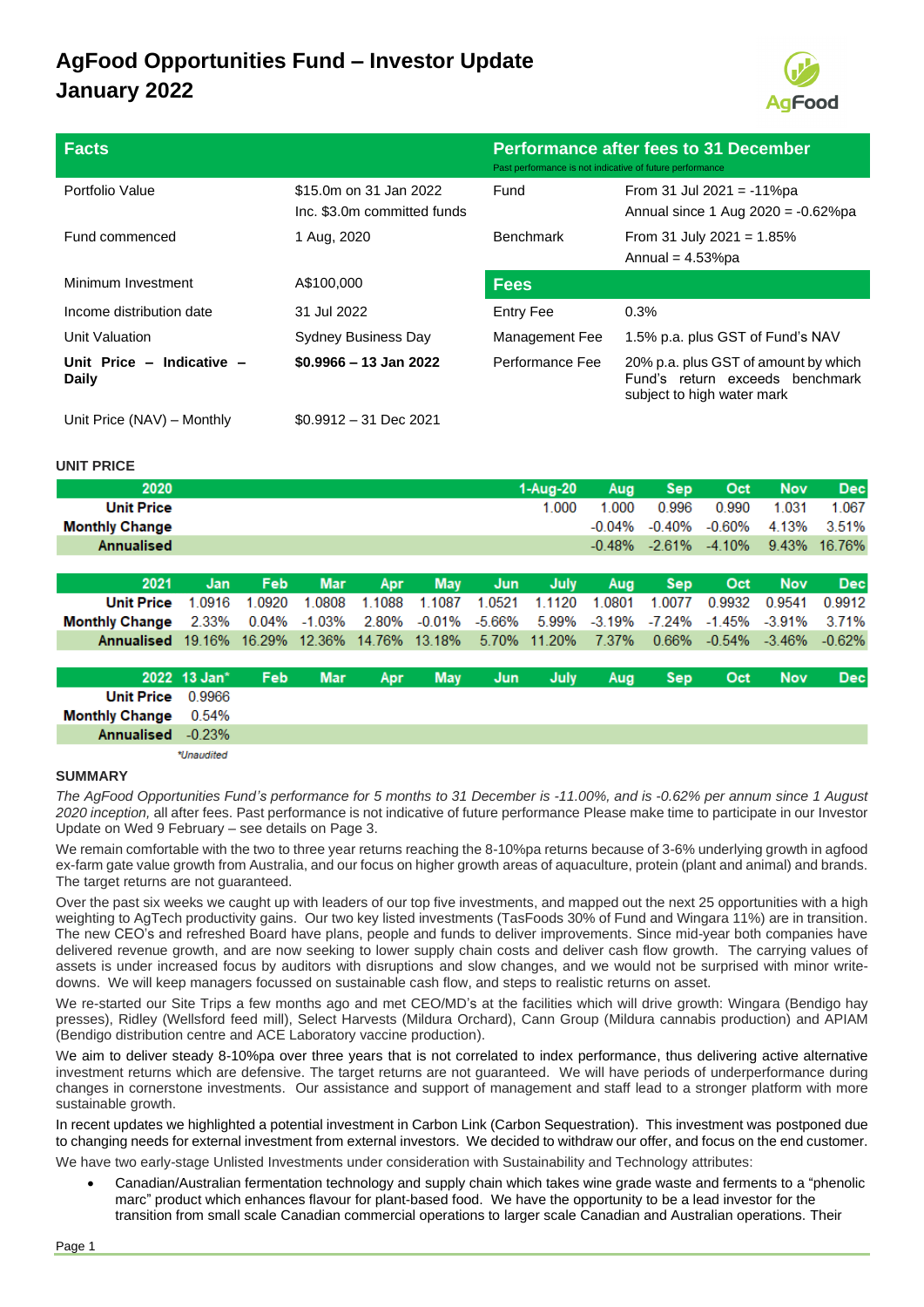# **AgFood Opportunities Fund – Investor Update January 2022**



existing Canadian processor supplies 540t Marc (C\$1.5m) to 10 Canadian customers. Over a three year period they aim to have at least one processor in Australia and Canada supplying 2000t Marc, across 20+ Canadian and Australian customers from traditional and disruptive sectors.; and

• Farm Improvement Enabler. We are in discussions with a number of carbon sequestration, robotic, supply chain and animal tracking devices and services. The route to markets require partnerships with rural services providers. Our plan is to work in between the two and be an enabler.

**Upcoming events** – We have a series of site trips planned for Tasmania (TasFoods, Yumbah/Cameron Oysters), South Australia (Yumbah Wine Crush) and Brisbane (Health Plant & Protein) in first half of year. Nut Conference 23-25 March in Melbourne. Our major conference is on 7 June in Melbourne with many of our portfolio companies presenting – see below. You are very welcome to join us on any site trip or conference.



*Source: AgFood Fund*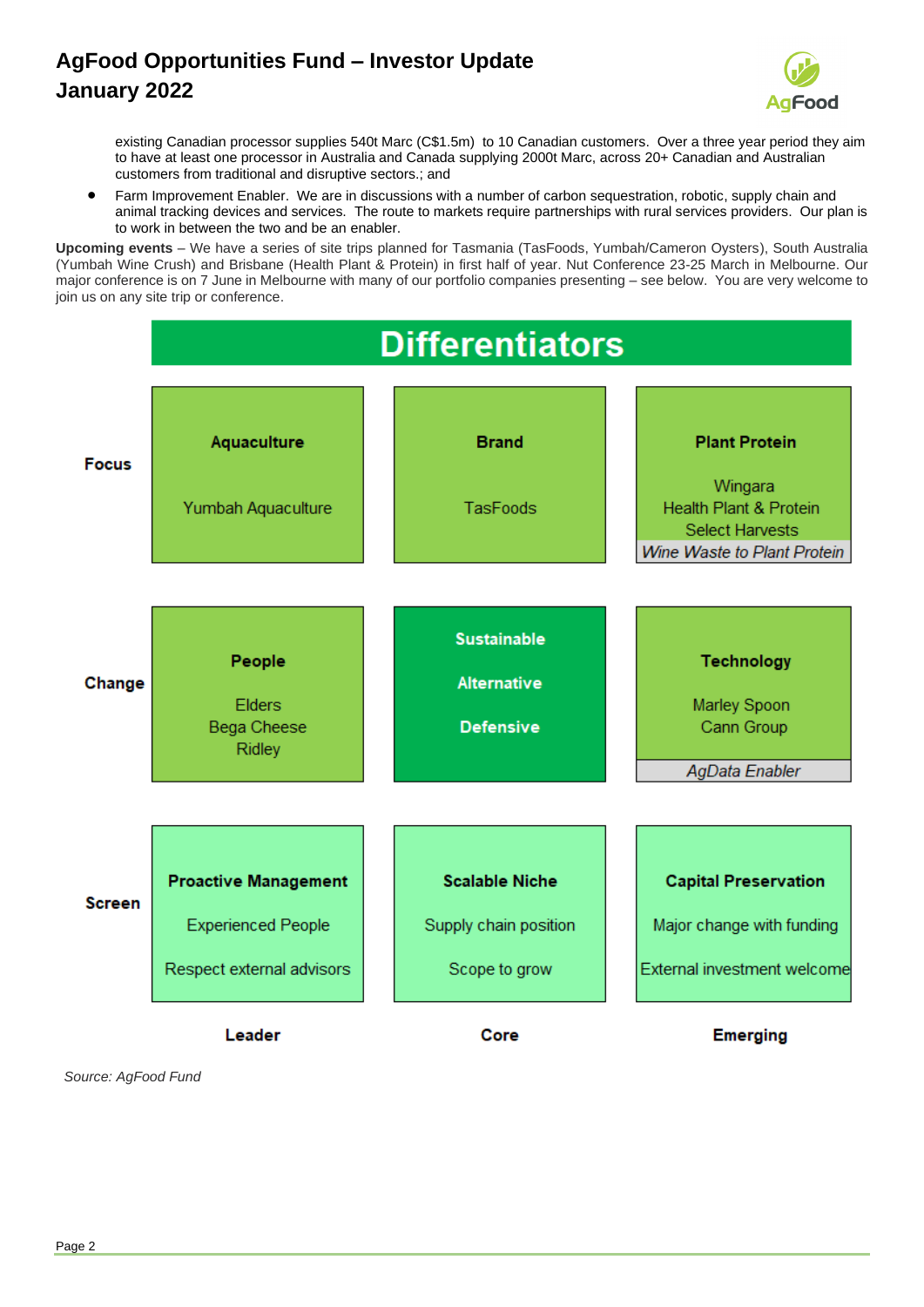

## **AgFood Opportunities Fund - Quarterly Update - Wednesday 9 February – 5pm**

- 0 Questions at anytime
- 1 Performance
- 2 Opportunities Top Three
- 3 Next steps

#### <https://zoom.us/j/96418306453?pwd=SEdsNCtqaXAxTWMzQjV3eldiUlQ4dz09>

Meeting ID: 964 1830 6453, Passcode: 100370

#### **CURRENT PLATFORM**

AgFood Opportunities Fund is 57% in ASX listed shares, 20% in unlisted investments and 23% in cash (mostly in committed funds). We have a number of unlisted opportunities which will move us to 40/60 unlisted and listed companies across sustainable platforms in: protein; aquaculture; brand and technology.

- 1. **Protein** We have three cornerstone positions in emerging companies that use around 55% of the Fund and holdings in agfood leaders:
	- 12.2% of TasFoods (TFL) Premium Tasmanian dairy and poultry;
	- 8.6% of Wingara (WNR) Oaten hay processing and supply into North Asian dairy; and,
	- 1.8% of Health Plant & Protein (HPP) Hawaiian Macadamia and North American distribution)
	- AgFood protein leaders include Elders (ELD), Select Harvests (SHV) and Ridley (RIC)
- 2. **Aquaculture** We have 20% of the Fund in Aquaculture.
	- We invested \$3m into the unlisted Yumbah Aquaculture equity raising. Yumbah/Cameron Oysters made operating \$10.4m EBITDA to 30 June 2021 and is valued at \$80m post purchasing Cameron's Oysters and Enterprise Value of \$103m (EV/EBITDA of 9.9x) – *Source: Company AGM.*
	- We expect Yumbah to IPO with an 18-month time frame and activate a few internal or external growth opportunities ahead of an IPO
- 3. **Brand/Distribution** We have positions in leading food brands such as TasFoods ("Pyengana", "Nichols", "Betta Milk", 29% of Portfolio), Bega Cheese (BGA – 0.5%), Marley Spoon (MMM – 0.5%)

#### **FUNDING THE NEXT PHASE**

We are currently seeking to raise a further \$5m to \$10m from existing and new investors.

The AgFood Opportunities Fund Information Memorandum, Unit Pricing and Application Form are available on [www.agfood.com.au](http://www.agfood.com.au/)

### **UNLISTED COMPANIES – COMMITTED and UNDER CONSIDERATION**

| <b>Company Name</b>                          | <b>Sector</b>                            | <b>Website</b> | <b>State</b>     |
|----------------------------------------------|------------------------------------------|----------------|------------------|
| <b>Committed Funds</b>                       |                                          |                |                  |
| Yumbah Aquaculture                           | Aquaculture – abalone, oysters, mussels  | yumbah         | Vic, SAust & Tas |
|                                              |                                          |                |                  |
| <b>Cash Generating</b>                       |                                          |                |                  |
| 3 x Grower/Processor/Brand                   | Dairy / Pork                             |                | Australia        |
| Pharmaceutical<br>2<br>$\times$<br>Producers | Vaccines / Therapy                       |                | Australia        |
|                                              |                                          |                |                  |
| <b>Pre-Cash Flow</b>                         |                                          |                |                  |
|                                              |                                          |                |                  |
| AgData "Enabler" Platform                    | Supply chain, carbon data                |                | Australia        |
| <b>Hatch Biosystems</b>                      | Insect protein manufacture from waste    | Hatch Bio      | Vic              |
| AgTech Platform                              | Plant based biotech, Robot pick and pack |                | Australia        |
| AgData                                       | Viticulture, Wild catch fish, Livestock  |                | Australia        |
|                                              |                                          |                |                  |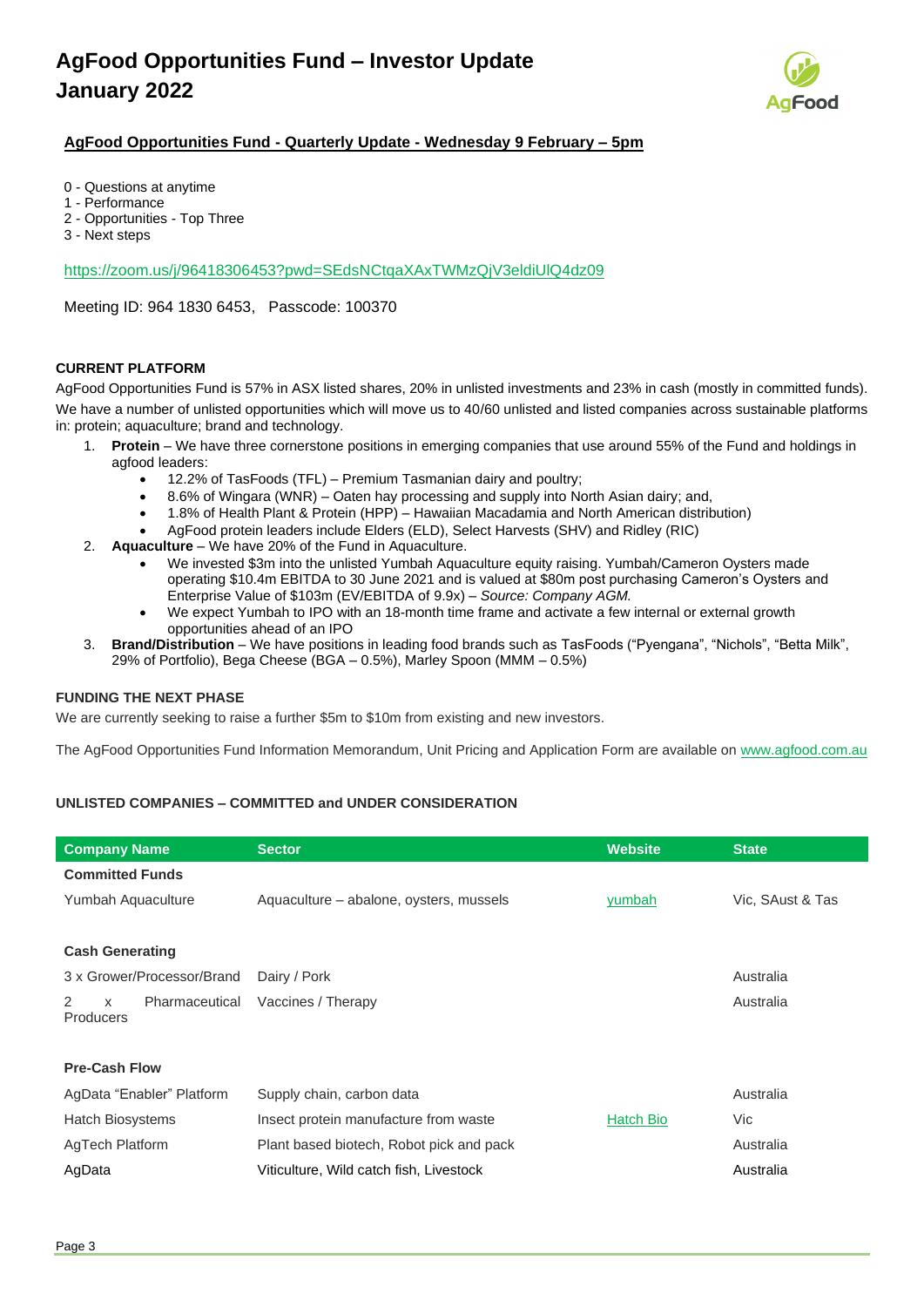



**Opportunities Fund** 



# 20th Australasian AgFood Event – In Person

**Sustainability & Scalable Cash Flow** 

Tuesday 7 June 2022 - 8:30am to 5:30pm - Melbourne

# $\rightarrow$  Speakers include:

AAco (AAC) Hugh Killen (MD) **APIAM (AHX)** Chris Richards (MD) Bega Cheese (BGA) Barry Irvin (Exec Chair) Bubs Australia (BUB) Kristy Carr (MD) DeltaAg (Unlisted) Gerard Hines (MD) Elders (ELD) Mark Allison (MD) Fonterra Australia (FSF) Rene Dedoncker (MD) Health, Plant & Protein (HPP) Dennis Lin (MD) Nutrien (NTR.TSE) Rob Clayton (MD) **Rabo Carbon Bank** Ridley (RIC) Quinton Hildebrand (MD) Select Harvests (SHV) Paul Thompson (MD) SunPork Rob van Barneveld (MD) TasFoods (TFL) Scott Hadley (CEO) Tassal (TGR) Mark Ryan (MD) Wingara (WNR) James Whiteside (CEO) Yumbah David Wood (CEO) Plus: Gov't/Regulator - Emissions & Clean Energy

 $\rightarrow$  On-line link:

# Investor Value-Add:

- 18 Speakers across whole ag food, carbon and water supply chains
- · Speakers present for 15min each and Q&A
- · Interactive peer panels

# pjensz@pacpartners.com.au Paul Jensz +61 410 650 909

# $\rightarrow$  Reasons to Attend:

- · Sustainability, diversity, soil carbon and water management are the critical part of delivering agfood solutions
- . Today provides insight, strategy and tangible steps to generate sustainable cash flow
- \* 20-year track record as #1 investor agfood event

# Socus on Carbon and Water

### Global carbon balance:

- . 11Gt added to atmosphere each year from fossil fuels & cement
- 800Gt in the atmosphere
- 600Gt in vegetation and animals
- 1,500Gt in top 1m of soil

Potential solution - sequest 2x fossil fuel/cement carbon made each year

# Global water balance

- · Six fold increase in fresh water use since 1990
- 70% used in agriculture
- . More efficient use of water is part of solution
- · Improved soil carbon is critical also

maxandrews@agfood.com.au Max Andrews +61 402 817 911